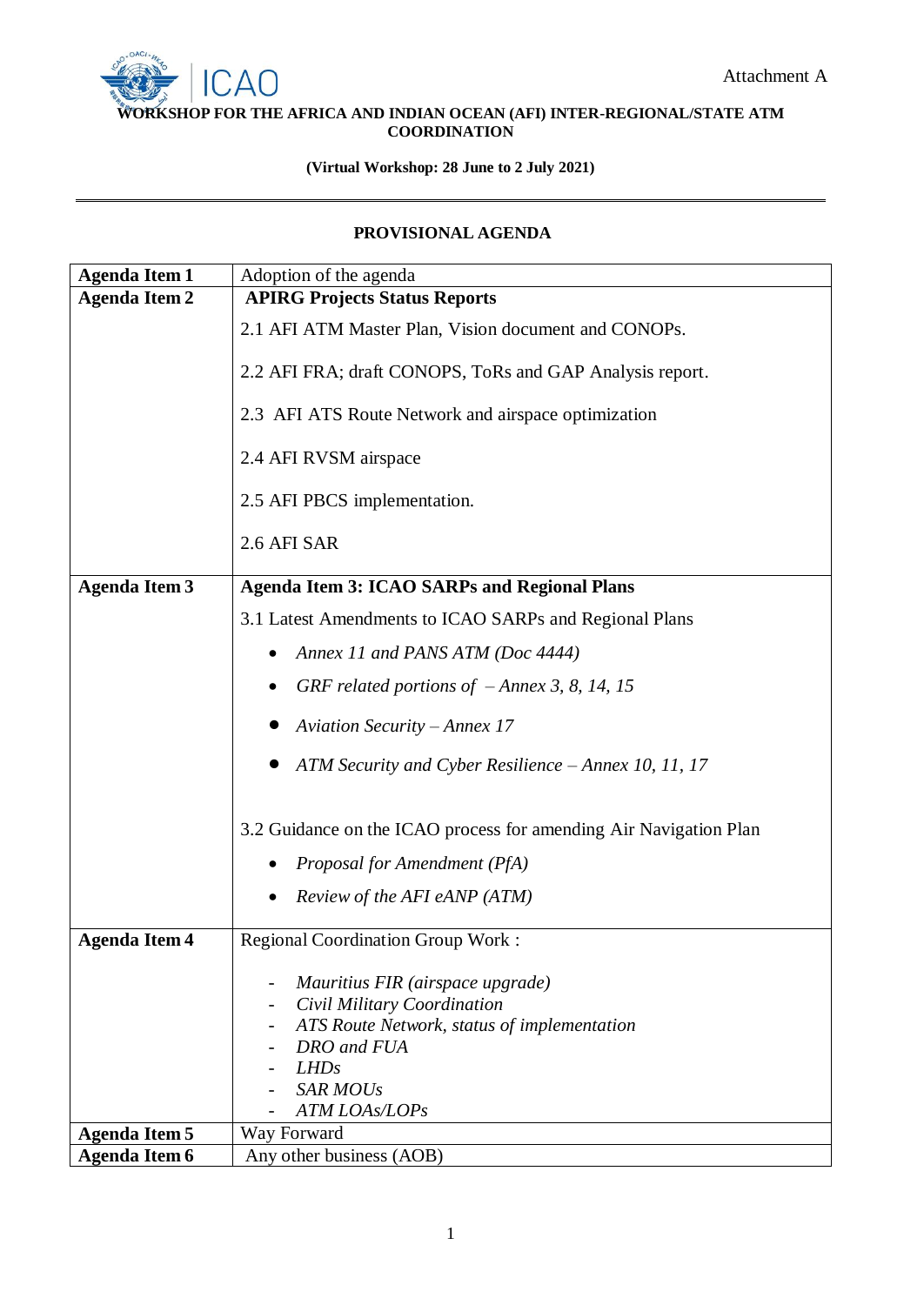



## **EXPLANATORY NOTES TO THE PROVISIONAL AGENDA**

| <b>Strategic</b><br>Objective | <b>Agenda</b><br>Item No. | <b>Subject</b>                                                                                                                                                                                                                                                                                                                                                                |
|-------------------------------|---------------------------|-------------------------------------------------------------------------------------------------------------------------------------------------------------------------------------------------------------------------------------------------------------------------------------------------------------------------------------------------------------------------------|
| A & B                         | 1.                        | <b>Adoption of the agenda</b><br>The meeting will review the provisional agenda provided as part of the<br>invitation letter, and adopt the agenda for the workshop.                                                                                                                                                                                                          |
| A, B, D                       | 2.                        | <b>APIRG Projects Status Reports</b>                                                                                                                                                                                                                                                                                                                                          |
| &E                            |                           | 2.1 The particpants will receive from the project team an update on the<br>ongoing work in developing the 1 <sup>st</sup> AFI ATM Master Plan as well as the<br>draft Vision document and CONOPs.                                                                                                                                                                             |
|                               |                           | 2.2 The particpants will receive from the project team an update on the<br>Status of implementation of the AFI FRA; draft CONOPS, ToRs and GAP<br>Analysis report.                                                                                                                                                                                                            |
|                               |                           | 2.3 The particpants will discuss the status of implementation of the<br>approved AFI ATS Route Network and airspace optimization and suggest<br>ways of improvement. This will include discussions on User Preferred<br>routes (UPRs), Direct Route Operations (DRO), Performance Based<br>Navigation (PBN), Continuous Climb/Descent Operations (CCO/CDO) and<br><b>RNAV</b> |
|                               |                           | 2.4 The particpants will receive from ARMA and the secretariat an update<br>on the Status of the AFI RVSM airspace including the CRA/14 report,<br>LHD, SLOP implementation, and the TAG report on 2020 ATS incidents.                                                                                                                                                        |
|                               |                           | 2.5 The particpants will briefed by ARMA on the Status of implementation<br>of the AFI PBCS; highlighting the ATM requirements.                                                                                                                                                                                                                                               |
|                               |                           | 2.6 The particpants will briefed by ICAO and the AFI SAR TET on the<br>Status of implementation of the AFI SAR project; highlighting the level of<br>implementation.                                                                                                                                                                                                          |
| A & B                         | 3.                        | <b>Agenda Item 3: ICAO SARPs and Regional Plans</b>                                                                                                                                                                                                                                                                                                                           |
|                               |                           | 3.1 The particpants will be briefed on the latest Amendments to ICAO                                                                                                                                                                                                                                                                                                          |
|                               |                           | SARPs which affect ATM coordination, touching mainly on:                                                                                                                                                                                                                                                                                                                      |
|                               |                           | Annex 11                                                                                                                                                                                                                                                                                                                                                                      |
|                               |                           | PANS ATM (Doc 4444)                                                                                                                                                                                                                                                                                                                                                           |
|                               |                           | GRF related portions of $-Annex$ 3, 8, 14, 15                                                                                                                                                                                                                                                                                                                                 |
|                               |                           | <b>Aviation Security - Annex 17</b>                                                                                                                                                                                                                                                                                                                                           |
|                               |                           | ATM Security and Cyber Resilience - Annex 10, 11, 17                                                                                                                                                                                                                                                                                                                          |
|                               |                           | 3.2 The Secretariat will provide Guidance on the ICAO process for                                                                                                                                                                                                                                                                                                             |